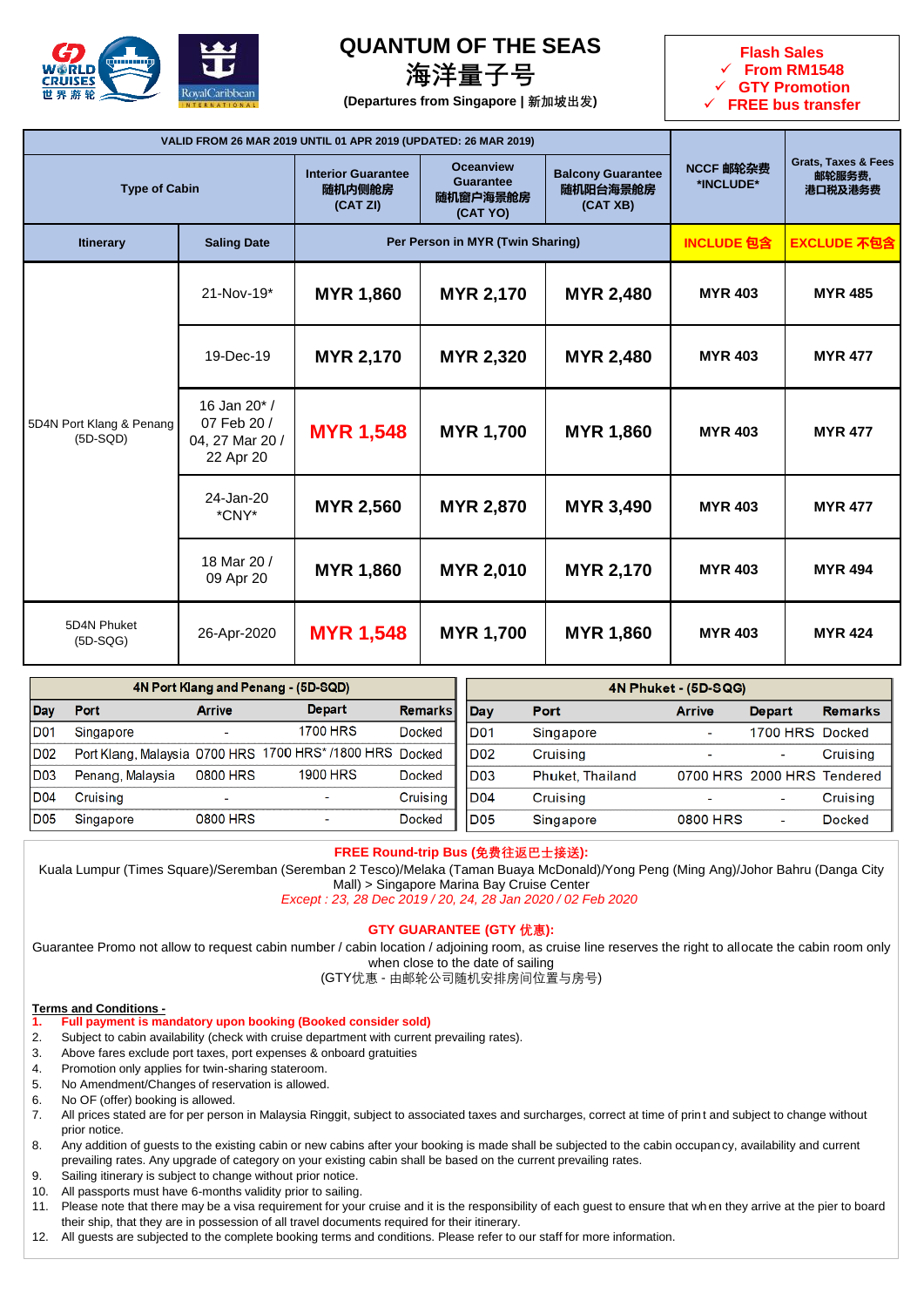

## **QUANTUM OF THE SEAS**

## **海洋量子号**

**(Departures from Singapore | 新加坡出发)**



|                                        |                                         | VALID FROM 26 MAR 2019 UNTIL 01 APR 2019 (UPDATED: 26 MAR 2019) |                                                              |                                                  |                        |                                                     |  |
|----------------------------------------|-----------------------------------------|-----------------------------------------------------------------|--------------------------------------------------------------|--------------------------------------------------|------------------------|-----------------------------------------------------|--|
| <b>Type of Cabin</b>                   |                                         | <b>Interior Guarantee</b><br>随机内侧舱房<br>(CAT ZI)                 | <b>Oceanview</b><br><b>Guarantee</b><br>随机窗户海景舱房<br>(CAT YO) | <b>Balcony Guarantee</b><br>随机阳台海景舱房<br>(CAT XB) | NCCF 邮轮杂费<br>*INCLUDE* | <b>Grats, Taxes &amp; Fees</b><br>邮轮服务费,<br>港口税及港务费 |  |
| <b>Itinerary</b>                       | <b>Saling Date</b>                      |                                                                 | Per Person in MYR (Twin Sharing)                             |                                                  | <b>INCLUDE 包含</b>      | <b>EXCLUDE 不包含</b>                                  |  |
| 5D4N Penang & Phuket<br>$(5D-SQJ)$     | 05-Dec-19                               | <b>MYR 2,170</b>                                                | <b>MYR 2,480</b><br><b>MYR 2,320</b>                         |                                                  | <b>MYR 403</b>         | <b>MYR 477</b>                                      |  |
| 5D4N Port Klang & Phuket<br>$(5D-SQF)$ | 20-Jan-20                               | <b>MYR 1,700</b>                                                | <b>MYR 1,860</b>                                             | <b>MYR 2,010</b>                                 | <b>MYR 403</b>         | <b>MYR 487</b>                                      |  |
|                                        | 11 Feb 20 /<br>31 Mar 20*/<br>13 Apr 20 | <b>MYR 1,548</b>                                                | <b>MYR 1,700</b>                                             | <b>MYR 1,860</b>                                 | <b>MYR 403</b>         | <b>MYR 487</b>                                      |  |
|                                        | 16-Nov-19                               | <b>MYR 2,170</b>                                                | <b>MYR 2,320</b>                                             | <b>MYR 2,560</b>                                 | <b>MYR 465</b>         | <b>MYR 591</b>                                      |  |
| 6D5N Spice of SEA<br>$(6D-SQC)$        | 25-Nov-19                               | <b>MYR 2,010</b>                                                | <b>MYR 2,170</b>                                             | <b>MYR 2,400</b>                                 | <b>MYR 465</b>         | <b>MYR 578</b>                                      |  |
|                                        | 30 Nov 19 /<br>09 Dec 19 /              | <b>MYR 2,250</b>                                                | <b>MYR 2,400</b>                                             | <b>MYR 2,630</b>                                 | <b>MYR 465</b>         | <b>MYR 578</b>                                      |  |
|                                        | 14-Dec-19                               | <b>MYR 2,400</b>                                                | <b>MYR 2,560</b>                                             | <b>MYR 2,870</b>                                 | <b>MYR 465</b>         | <b>MYR 577</b>                                      |  |

| 4N Port Klang & Phuket - (5D-SQF) |                |                               |                               |                 |  |  |  |  |  |
|-----------------------------------|----------------|-------------------------------|-------------------------------|-----------------|--|--|--|--|--|
|                                   | Day Port       | Arrive                        | <b>Depart</b>                 | <b>Remarks</b>  |  |  |  |  |  |
| D <sub>01</sub>                   | Singapore      |                               | 1630 HRS*/<br><b>1700 HRS</b> | <b>Docked</b>   |  |  |  |  |  |
|                                   | D02 Port Klang | 0700 HRS /<br>1400 HRS*       | 1500 HRS /<br>2100 HRS*       | <b>Docked</b>   |  |  |  |  |  |
|                                   | D03 Phuket     | 0800 HRS*/<br><b>1000 HRS</b> | <b>2200 HRS</b>               | <b>Tendered</b> |  |  |  |  |  |
| <b>D04</b>                        | Cruising       |                               |                               | Cruising        |  |  |  |  |  |
|                                   | D05 Singapore  | 0800 HRS                      |                               | <b>Docked</b>   |  |  |  |  |  |

|                 |                                                           | 4N Penang & Phuket (5D-SQJ) |               |                 |                            |                |
|-----------------|-----------------------------------------------------------|-----------------------------|---------------|-----------------|----------------------------|----------------|
| Day             | Port                                                      | <b>Arrive</b>               |               | <b>Depart</b>   |                            | <b>Remarks</b> |
| D <sub>01</sub> | Singapore                                                 |                             |               | <b>1630 HRS</b> |                            | Docked         |
| D <sub>02</sub> | Penang                                                    | <b>1400 HRS</b>             |               | <b>2100 HRS</b> |                            | <b>Docked</b>  |
| D <sub>03</sub> | Phuket                                                    | <b>0800 HRS</b>             |               | <b>2200 HRS</b> |                            | Tendered       |
| D <sub>04</sub> | Cruising                                                  |                             |               |                 |                            | Cruising       |
| D <sub>05</sub> | Singapore                                                 | <b>0800 HRS</b>             |               |                 |                            | Docked         |
|                 | 5N Port Klang, Penang and Phuket - (6D-SQC)* 16 NOV 2019* |                             |               |                 |                            |                |
| Day             | Port                                                      |                             | <b>Arrive</b> |                 | <b>Depart</b>              | <b>Remarks</b> |
| D <sub>01</sub> | Singapore                                                 |                             |               |                 | 1700 HRS Docked            |                |
| D <sub>02</sub> | Port Klang, Malaysia                                      |                             |               | 0800 HRS        | 1800 HRS Docked            |                |
| D <sub>03</sub> | Penang, Malaysia                                          |                             |               | 0800 HRS        | 1900 HRS Docked            |                |
| D04             | Phuket Thailand                                           |                             |               |                 | 0800 HRS 1900 HRS Tendered |                |
| D <sub>05</sub> | Cruising                                                  |                             |               |                 |                            | Cruising       |
| D06             | Singapore                                                 |                             |               | 0700 HRS        |                            | Docked         |

|                 | 5N Port Klang, Penang and Phuket - (6D-SQC) |                          |                            |                |  |  |  |  |  |  |  |  |
|-----------------|---------------------------------------------|--------------------------|----------------------------|----------------|--|--|--|--|--|--|--|--|
| Day             | Port                                        | <b>Arrive</b>            | Depart                     | <b>Remarks</b> |  |  |  |  |  |  |  |  |
| <b>D01</b>      | Singapore                                   | $\overline{\phantom{a}}$ | 1700 HRS Docked            |                |  |  |  |  |  |  |  |  |
| <b>D02</b>      | Port Klang, Malaysia                        |                          | 0800 HRS 1700 HRS Docked   |                |  |  |  |  |  |  |  |  |
| <b>D03</b>      | Penang, Malaysia                            |                          | 0800 HRS 1700 HRS Docked   |                |  |  |  |  |  |  |  |  |
| D04             | Phuket, Thailand                            |                          | 0800 HRS 2000 HRS Tendered |                |  |  |  |  |  |  |  |  |
| D <sub>05</sub> | Cruising                                    |                          |                            | Cruisina       |  |  |  |  |  |  |  |  |
| <b>D06</b>      | Singapore                                   | 0800 HRS                 | ۰                          | Docked         |  |  |  |  |  |  |  |  |

## **FREE Round-trip Bus (免费往返巴士接送):**

Kuala Lumpur (Times Square)/Seremban (Seremban 2 Tesco)/Melaka (Taman Buaya McDonald)/Yong Peng (Ming Ang)/Johor Bahru (Danga City Mall) > Singapore Marina Bay Cruise Center

*Except : 23, 28 Dec 2019 / 20, 24, 28 Jan 2020 / 02 Feb 2020*

### **GTY GUARANTEE (GTY 优惠):**

Guarantee Promo not allow to request cabin number / cabin location / adjoining room, as cruise line reserves the right to allocate the cabin room only when close to the date of sailing

(GTY优惠 - 由邮轮公司随机安排房间位置与房号)

#### **Terms and Conditions -**

- **1. Full payment is mandatory upon booking (Booked consider sold)**
- 2. Subject to cabin availability (check with cruise department with current prevailing rates).
- 3. Above fares exclude port taxes, port expenses & onboard gratuities
- 4. Promotion only applies for twin-sharing stateroom.
- 5. No Amendment/Changes of reservation is allowed.
- 6. No OF (offer) booking is allowed.
- 7. All prices stated are for per person in Malaysia Ringgit, subject to associated taxes and surcharges, correct at time of print and subject to change without prior notice.
- 8. Any addition of guests to the existing cabin or new cabins after your booking is made shall be subjected to the cabin occupancy, availability and current prevailing rates. Any upgrade of category on your existing cabin shall be based on the current prevailing rates.
- 9. Sailing itinerary is subject to change without prior notice.
- 10. All passports must have 6-months validity prior to sailing.
- 11. Please note that there may be a visa requirement for your cruise and it is the responsibility of each guest to ensure that when they arrive at the pier to board their ship, that they are in possession of all travel documents required for their itinerary.
- 12. All guests are subjected to the complete booking terms and conditions. Please refer to our staff for more information.